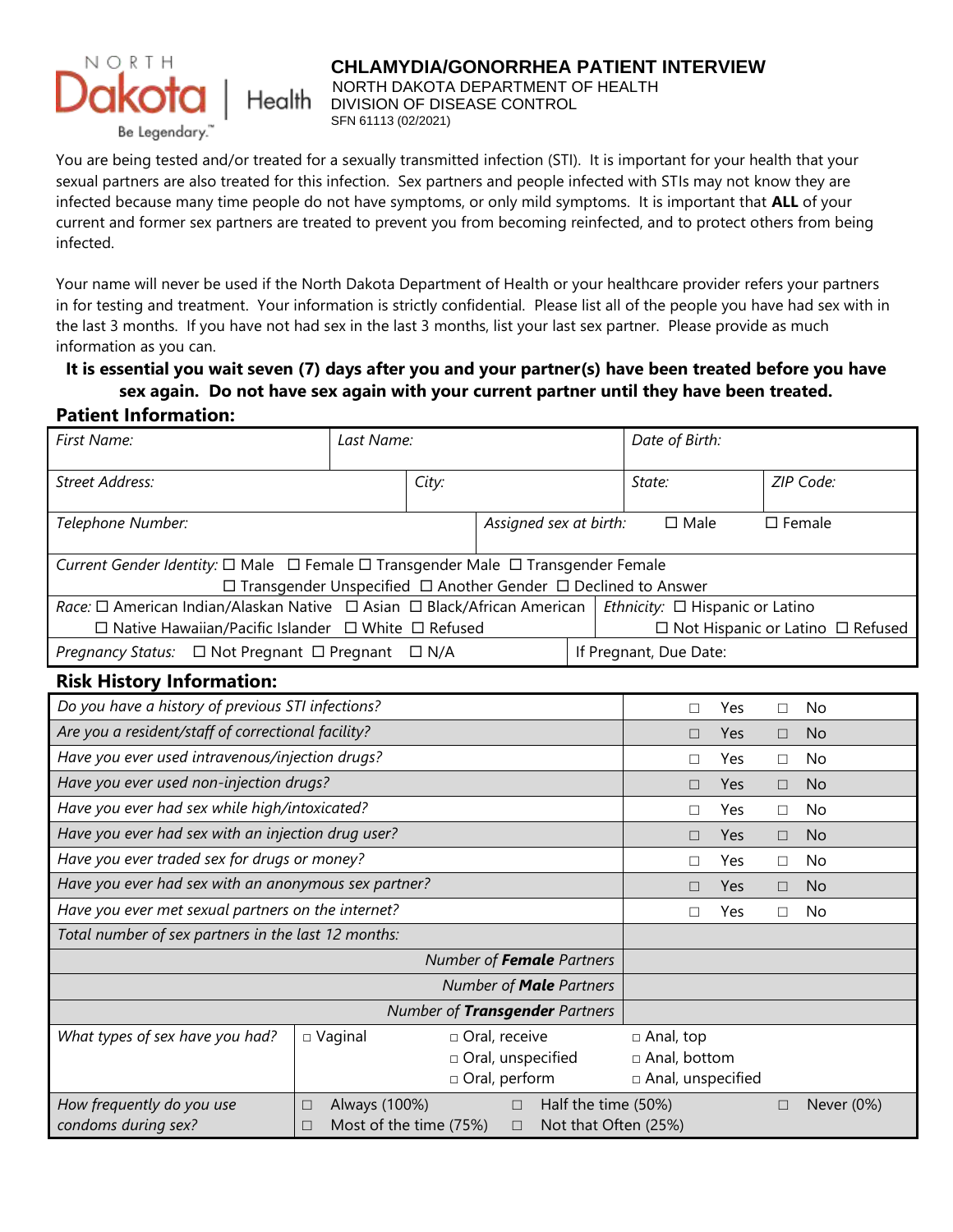**Sex Partner History\*** *Please list all information on any sexual partners within the last 60 days or the last sexual partner if the last time you had sex was more than 60 days ago. \*Please see page 4 for additional space if needed. Partner Name: Date of Birth or Approximate Age: Gender:* □ Male □ Female □ Transgender Male □ Transgender Female □ Another Gender *Address: City: State: Telephone Number: Email Address/Phone Apps/Social Media Identifier (ex. Facebook ID): Date of First Exposure: Frequency of Exposure: Date of Last Exposure: Note for Exposure Dates: Include approximate dates if exact date unknown. Any notes about this person if name and location are unknown: Choose one of the following: Is your partner pregnant?*   $\Box$  This partner is here with me and is being treated today. □ Yes □ No  $\Box$  I will bring my current partner with me to the clinic.  $\Box$  I will contact this partner and refer them to the clinic. I would like my provider/health department to refer in my partner. (*The provider/health department will never use your name or other identifying information when referring in your partner(s) for treatment)*  $\Box$  I have no way of contacting this partner. *For Provider Use: Was this partner tested?* □ Yes □ No *Partner Treatment Type: Partner Specimen Collection Date: Partner Treatment Date: Partner Results:*  $\Box$  No *Partner Name: Date of Birth or Approximate Age:* **Gender:** □ Male □ Female □ Transgender Male □ Transgender Female □ Another Gender *Address: City: State: Telephone Number: Email Address/Phone Apps/Social Media Identifier (ex. Facebook ID): Date of First Exposure: Frequency of Exposure: Date of Last Exposure: Note for Exposure Dates: Include approximate dates if exact date unknown. Any notes about this person if name and location are unknown: Choose one of the following: Is your partner pregnant?*   $\Box$  This partner is here with me and is being treated today. □ Yes □ No  $\Box$  I will bring my current partner with me to the clinic.  $\Box$  I will contact this partner and refer them to the clinic. I would like my provider/health department to refer in my partner. (*The provider/health department will never use your name or other identifying information when referring in your partner(s) for treatment)*  $\Pi$  I have no way of contacting this partner.

| <b>For Provider Use:</b>                             |                                                   |  |  |  |
|------------------------------------------------------|---------------------------------------------------|--|--|--|
| <i>Was this partner tested?</i> $\Box$ Yes $\Box$ No | Partner Treatment Type:                           |  |  |  |
| Partner Specimen Collection Date:                    | Partner Treatment Date:                           |  |  |  |
| Partner Results:                                     | Was partner treated via EPT? $\Box$ Yes $\Box$ No |  |  |  |

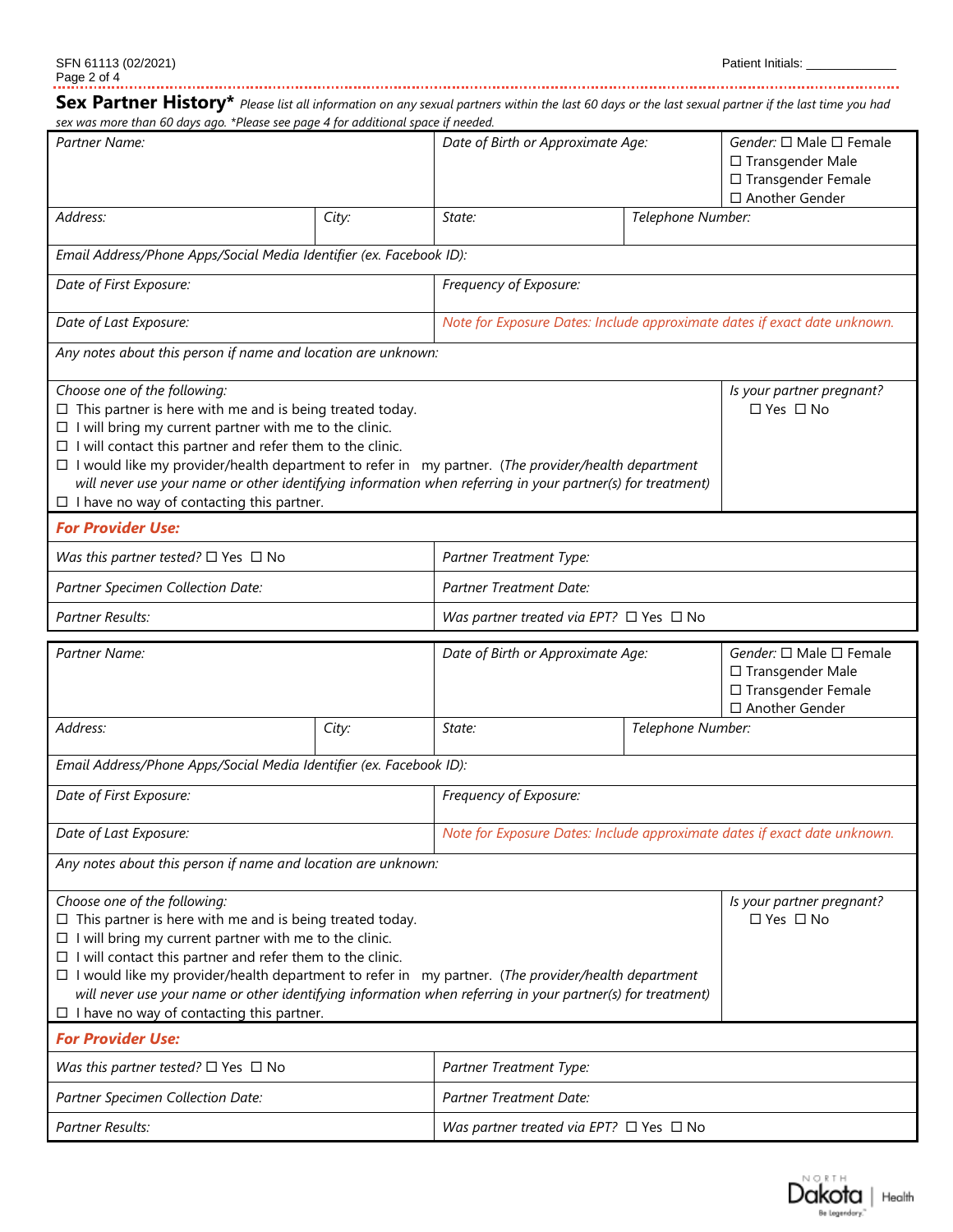### **This section is to be completed by the healthcare provider.**

## **Provider Information**

| <i>Reportable Condition:</i> $\Box$ Chlamydia<br>$\Box$ Gonorrhea | Specimen Collection Date:                              |  |  |  |  |
|-------------------------------------------------------------------|--------------------------------------------------------|--|--|--|--|
| Diagnosing HealthCare Provider:                                   |                                                        |  |  |  |  |
| Facility:                                                         | Telephone Number:                                      |  |  |  |  |
| Positive Specimen Source(s): □ Urine □ Cervix □ Rectum            | Negative Specimen Source(s): □ Urine □ Cervix □ Rectum |  |  |  |  |
| $\Box$ Pharyngeal                                                 | $\Box$ Pharyngeal                                      |  |  |  |  |
| Case Also Tested for: □ Chlamydia □ Gonorrhea                     | Testing Laboratory:                                    |  |  |  |  |

#### **Treatment Information**

| Was treatment given for this infection? $\Box$ Yes $\Box$ No                                     | Treatment Date:                                          |  |  |  |  |
|--------------------------------------------------------------------------------------------------|----------------------------------------------------------|--|--|--|--|
| <b>Chlamydia</b> : $\Box$ 1g Azithromycin<br><b>Gonorrhea:</b> $\Box$ 500mg IM Ceftriaxone       |                                                          |  |  |  |  |
| □ 100mg Doxycycline BID x 7 days                                                                 | $\Box$ 1g IM Ceftriaxone (if patient is > 150kg (330lbs) |  |  |  |  |
|                                                                                                  | □ 500mg Ceftriaxone & 100mg Doxycycline BID x 7 Days     |  |  |  |  |
| <b>PID:</b> $\Box$ 250mg IM Ceftriaxone & 100mg Doxycycline BID x 14 days                        | $\Box$ 500 mg BID Metronidazole BID x 14                 |  |  |  |  |
| □ 2g IM Cefoxitin & 1g Oral Probenecid & 100mg Doxycycline BID x 14 days                         | days (not required)                                      |  |  |  |  |
| $\Box$ Other Parenteral Third-generation Cephalosporin & 100mg Doxycycline BID x 14 days         |                                                          |  |  |  |  |
| Alternate therapy?                                                                               |                                                          |  |  |  |  |
|                                                                                                  |                                                          |  |  |  |  |
| If not observed, what pharmacy was prescription sent to?                                         |                                                          |  |  |  |  |
|                                                                                                  |                                                          |  |  |  |  |
| Was follow up appointment made in 3 months to have a test for re-infection? $\Box$ Yes $\Box$ No |                                                          |  |  |  |  |
|                                                                                                  |                                                          |  |  |  |  |

#### **Clinical History**

| Reason Test Conducted: $\Box$ Infection $\Box$ Screen $\Box$ Partner Referral                   |                          |                                                      |  |  |  |
|-------------------------------------------------------------------------------------------------|--------------------------|------------------------------------------------------|--|--|--|
| Were symptoms noted? $\Box$ Yes $\Box$ No                                                       | If Yes, onset date:      | Please note symptoms:                                |  |  |  |
| Was PID diagnosed? $\square$ Yes $\square$ No                                                   |                          |                                                      |  |  |  |
| Was case tested for HIV? $\square$ Yes $\square$ No                                             | If Yes, Collection Date: | <i>Result:</i> $\square$ Positive $\square$ Negative |  |  |  |
| Was case tested for Syphilis? $\square$ Yes $\square$ No                                        | If Yes, Collection Date: | <i>Result</i> : $□$ Positive $□$ Negative            |  |  |  |
| Was follow up appointment made in 3 months to have a test for reinfection? $\Box$ Yes $\Box$ No |                          |                                                      |  |  |  |

**Please Fax Completed Forms to 701.328.0355**. **Questions Contact NDDoH at 701.328.2378.**